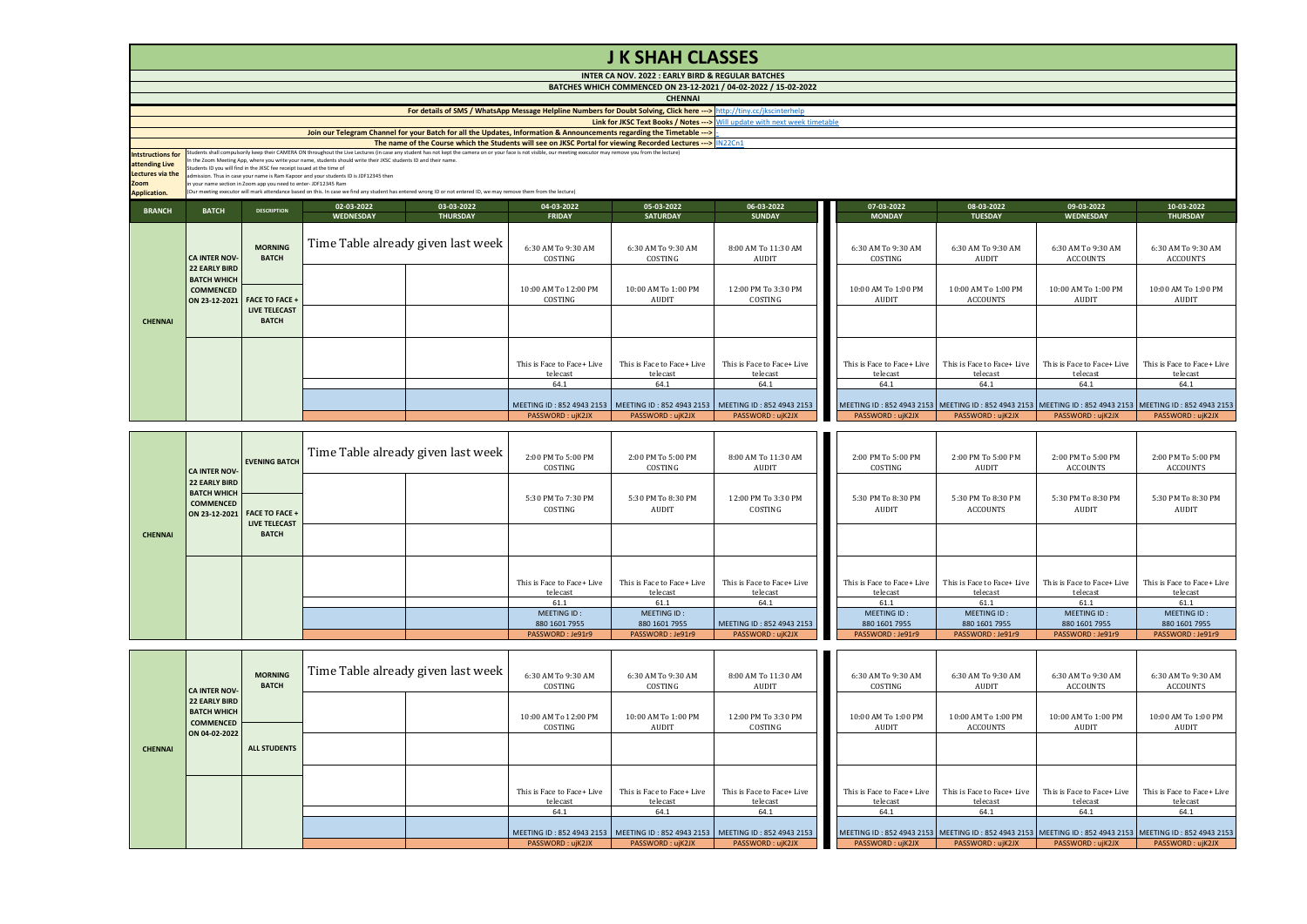|                                                                                        |                                                                                                                                                                                                                                                                                                                                                                                                                                                                                                                                                                                                                                                                                                                                                   |                      |                  |                                                                                                                        |                               | <b>JK SHAH CLASSES</b>                                                               |                                     |  |                               |                                       |                                       |                                       |
|----------------------------------------------------------------------------------------|---------------------------------------------------------------------------------------------------------------------------------------------------------------------------------------------------------------------------------------------------------------------------------------------------------------------------------------------------------------------------------------------------------------------------------------------------------------------------------------------------------------------------------------------------------------------------------------------------------------------------------------------------------------------------------------------------------------------------------------------------|----------------------|------------------|------------------------------------------------------------------------------------------------------------------------|-------------------------------|--------------------------------------------------------------------------------------|-------------------------------------|--|-------------------------------|---------------------------------------|---------------------------------------|---------------------------------------|
|                                                                                        |                                                                                                                                                                                                                                                                                                                                                                                                                                                                                                                                                                                                                                                                                                                                                   |                      |                  |                                                                                                                        |                               | INTER CA NOV. 2022 : EARLY BIRD & REGULAR BATCHES                                    |                                     |  |                               |                                       |                                       |                                       |
|                                                                                        |                                                                                                                                                                                                                                                                                                                                                                                                                                                                                                                                                                                                                                                                                                                                                   |                      |                  |                                                                                                                        |                               | BATCHES WHICH COMMENCED ON 23-12-2021 / 04-02-2022 / 15-02-2022                      |                                     |  |                               |                                       |                                       |                                       |
|                                                                                        |                                                                                                                                                                                                                                                                                                                                                                                                                                                                                                                                                                                                                                                                                                                                                   |                      |                  |                                                                                                                        |                               | <b>CHENNAI</b>                                                                       |                                     |  |                               |                                       |                                       |                                       |
|                                                                                        |                                                                                                                                                                                                                                                                                                                                                                                                                                                                                                                                                                                                                                                                                                                                                   |                      |                  | For details of SMS / WhatsApp Message Helpline Numbers for Doubt Solving, Click here ---> http://tiny.cc/jkscinterhelp |                               |                                                                                      |                                     |  |                               |                                       |                                       |                                       |
|                                                                                        |                                                                                                                                                                                                                                                                                                                                                                                                                                                                                                                                                                                                                                                                                                                                                   |                      |                  |                                                                                                                        |                               | <b>Link for JKSC Text Books / Notes ---&gt;</b> Will update with next week timetable |                                     |  |                               |                                       |                                       |                                       |
|                                                                                        |                                                                                                                                                                                                                                                                                                                                                                                                                                                                                                                                                                                                                                                                                                                                                   |                      |                  | Join our Telegram Channel for your Batch for all the Updates, Information & Announcements regarding the Timetable ---> |                               |                                                                                      |                                     |  |                               |                                       |                                       |                                       |
|                                                                                        |                                                                                                                                                                                                                                                                                                                                                                                                                                                                                                                                                                                                                                                                                                                                                   |                      |                  | The name of the Course which the Students will see on JKSC Portal for viewing Recorded Lectures --- >   IN22Cn1        |                               |                                                                                      |                                     |  |                               |                                       |                                       |                                       |
| <b>Intstructions for</b><br>attending Live<br>Lectures via the<br>Zoom<br>Application. | Students shall compulsorily keep their CAMERA ON throughout the Live Lectures (in case any student has not kept the camera on or your face is not visible, our meeting executor may remove you from the lecture)<br>In the Zoom Meeting App, where you write your name, students should write their JKSC students ID and their name.<br>Students ID you will find in the JKSC fee receipt issued at the time of<br>admission. Thus in case your name is Ram Kappor and your students ID is JDF12345 then<br>in your name section in Zoom app you need to enter-JDF12345 Ram<br>(Our meeting executor will mark attendance based on this. In case we find any student has entered wrong ID or not entered ID, we may remove them from the lecture) |                      |                  |                                                                                                                        |                               |                                                                                      |                                     |  |                               |                                       |                                       |                                       |
| <b>BRANCH</b>                                                                          | <b>BATCH</b>                                                                                                                                                                                                                                                                                                                                                                                                                                                                                                                                                                                                                                                                                                                                      | <b>DESCRIPTION</b>   | 02-03-2022       | 03-03-2022                                                                                                             | 04-03-2022                    | 05-03-2022                                                                           | 06-03-2022                          |  | 07-03-2022                    | 08-03-2022                            | 09-03-2022                            | 10-03-2022                            |
|                                                                                        |                                                                                                                                                                                                                                                                                                                                                                                                                                                                                                                                                                                                                                                                                                                                                   |                      | <b>WEDNESDAY</b> | <b>THURSDAY</b>                                                                                                        | <b>FRIDAY</b>                 | <b>SATURDAY</b>                                                                      | <b>SUNDAY</b>                       |  | <b>MONDAY</b>                 | <b>TUESDAY</b>                        | WEDNESDAY                             | <b>THURSDAY</b>                       |
|                                                                                        |                                                                                                                                                                                                                                                                                                                                                                                                                                                                                                                                                                                                                                                                                                                                                   | <b>EVENING BATCH</b> |                  | Time Table already given last week                                                                                     | 2:00 PM To 5:00 PM<br>COSTING | 2:00 PM To 5:00 PM<br>COSTING                                                        | 8:00 AM To 11:30 AM<br><b>AUDIT</b> |  | 2:00 PM To 5:00 PM<br>COSTING | 2:00 PM To 5:00 PM<br>AUDIT           | 2:00 PM To 5:00 PM<br><b>ACCOUNTS</b> | 2:00 PM To 5:00 PM<br><b>ACCOUNTS</b> |
|                                                                                        | <b>CA INTER NOV-</b><br><b>22 EARLY BIRD</b><br><b>BATCH WHICH</b><br><b>COMMENCED</b><br>ON 04-02-2022                                                                                                                                                                                                                                                                                                                                                                                                                                                                                                                                                                                                                                           |                      |                  |                                                                                                                        | 5:30 PM To 7:30 PM<br>COSTING | 5:30 PM To 8:30 PM<br>AUDIT                                                          | 12:00 PM To 3:30 PM<br>COSTING      |  | 5:30 PM To 8:30 PM<br>AUDIT   | 5:30 PM To 8:30 PM<br><b>ACCOUNTS</b> | 5:30 PM To 8:30 PM<br>AUDIT           | 5:30 PM To 8:30 PM<br><b>AUDIT</b>    |

| <b>CHENNAI</b> | <b>EVENING BATCH</b> |  |                                        |                                        |                                        |                                        |                                        |                                        |                                        |
|----------------|----------------------|--|----------------------------------------|----------------------------------------|----------------------------------------|----------------------------------------|----------------------------------------|----------------------------------------|----------------------------------------|
|                |                      |  |                                        |                                        |                                        |                                        |                                        |                                        |                                        |
|                |                      |  |                                        |                                        |                                        |                                        |                                        |                                        |                                        |
|                |                      |  | This is Face to Face+ Live<br>telecast | This is Face to Face+ Live<br>telecast | This is Face to Face+ Live<br>telecast | This is Face to Face+ Live<br>telecast | This is Face to Face+ Live<br>telecast | This is Face to Face+ Live<br>telecast | This is Face to Face+ Live<br>telecast |
|                |                      |  | 61.1                                   | 61.1                                   | 64.1                                   | 61.1                                   | 61.1                                   | 61.1                                   | 61.1                                   |
|                |                      |  | MEETING ID:                            | MEETING ID:                            |                                        | MEETING ID:                            | MEETING ID:                            | MEETING ID:                            | MEETING ID:                            |
|                |                      |  | 880 1601 7955                          | 880 1601 7955                          | MEETING ID: 852 4943 2153              | 880 1601 7955                          | 880 1601 7955                          | 880 1601 7955                          | 880 1601 7955                          |
|                |                      |  | PASSWORD: Je91r9                       | PASSWORD: Je91r9                       | PASSWORD: ujK2JX                       | PASSWORD: Je91r9                       | PASSWORD: Je91r9                       | PASSWORD: Je91r9                       | PASSWORD: Je91r9                       |

|                | <b>CA INTER NOV-</b>                                                         | <b>MORNING</b><br><b>BATCH</b> | Time Table already given last week | 6:30 AM To 9:30 AM<br>COSTING                                                     | 6:30 AM To 9:30 AM<br>COSTING          | 8:00 AM To 11:30 AM<br>AUDIT           | 6:30 AM To 9:30 AM<br>COSTING                                                                           | 6:30 AM To 9:30 AM<br>AUDIT            | 6:30 AM To 9:30 AM<br>ACCOUNTS         | 6:30 AM To 9:30 AM<br>ACCOUNTS         |
|----------------|------------------------------------------------------------------------------|--------------------------------|------------------------------------|-----------------------------------------------------------------------------------|----------------------------------------|----------------------------------------|---------------------------------------------------------------------------------------------------------|----------------------------------------|----------------------------------------|----------------------------------------|
|                | <b>22 REGULAR</b><br><b>BATCH WHICH</b><br><b>COMMENCED</b><br>ON 15-02-2022 |                                |                                    | 10:00 AM To 12:00 PM<br>COSTING                                                   | 10:00 AM To 1:00 PM<br>AUDIT           | 12:00 PM To 3:30 PM<br>COSTING         | 10:00 AM To 1:00 PM<br>AUDIT                                                                            | 10:00 AM To 1:00 PM<br><b>ACCOUNTS</b> | 10:00 AM To 1:00 PM<br>AUDIT           | 10:00 AM To 1:00 PM<br>AUDIT           |
| <b>CHENNAI</b> |                                                                              |                                |                                    |                                                                                   |                                        |                                        |                                                                                                         |                                        |                                        |                                        |
|                |                                                                              |                                |                                    | This is Face to Face+ Live<br>telecast                                            | This is Face to Face+ Live<br>telecast | This is Face to Face+ Live<br>telecast | This is Face to Face+ Live<br>telecast                                                                  | This is Face to Face+ Live<br>telecast | This is Face to Face+ Live<br>telecast | This is Face to Face+ Live<br>telecast |
|                |                                                                              |                                |                                    | 64.1                                                                              | 64.1                                   | 64.1                                   | 64.1                                                                                                    | 64.1                                   | 64.1                                   | 64.1                                   |
|                |                                                                              |                                |                                    | MEETING ID: 852 4943 2153   MEETING ID: 852 4943 2153   MEETING ID: 852 4943 2153 |                                        |                                        | MEETING ID: 852 4943 2153 MEETING ID: 852 4943 2153 MEETING ID: 852 4943 2153 MEETING ID: 852 4943 2153 |                                        |                                        |                                        |
|                |                                                                              |                                |                                    | PASSWORD: ujK2JX                                                                  | PASSWORD: ujK2JX                       | PASSWORD: ujK2JX                       | PASSWORD: ujK2JX                                                                                        | PASSWORD: ujK2JX                       | PASSWORD: uiK2JX                       | PASSWORD: ujK2JX                       |